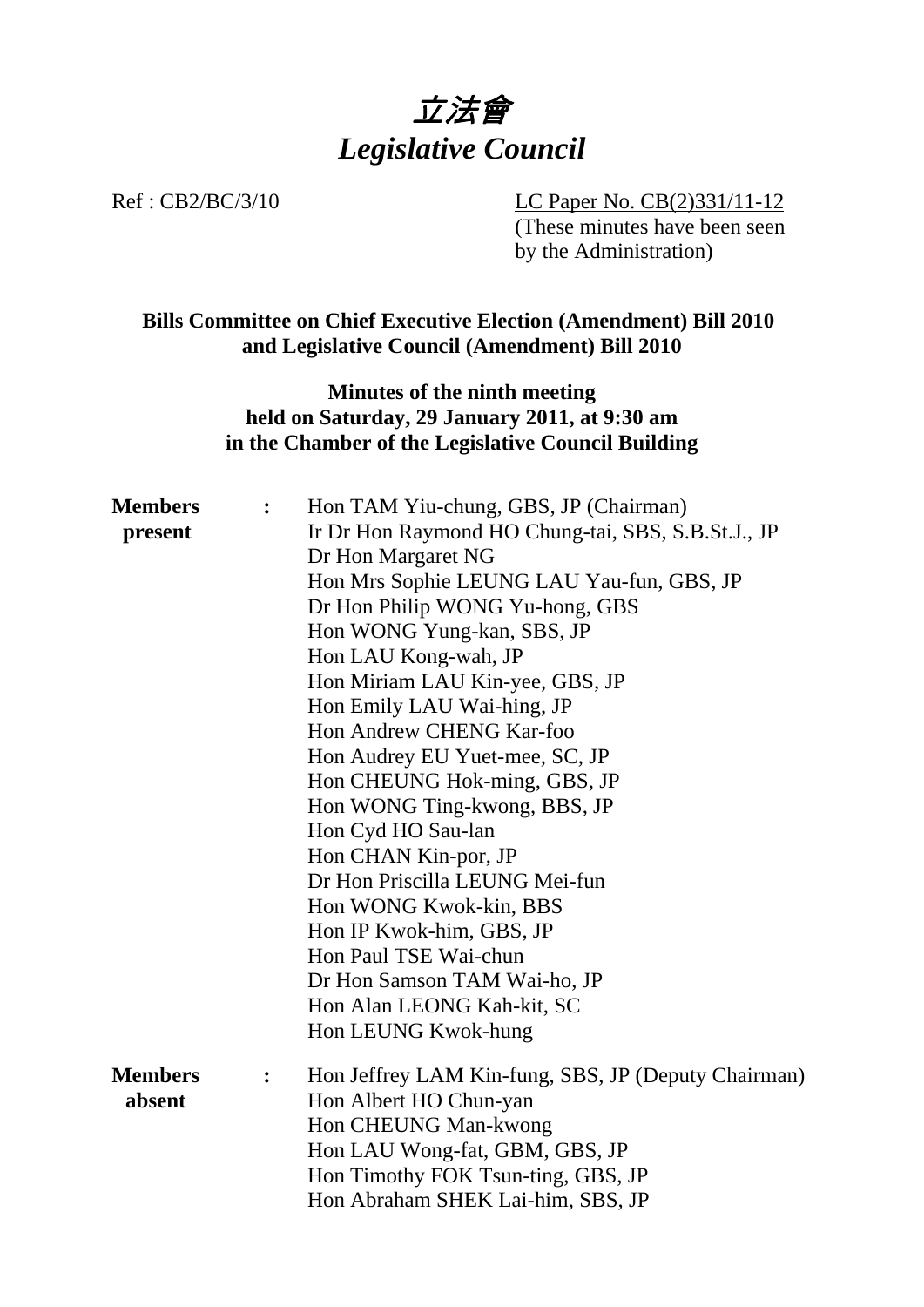|                                                 | Hon Frederick FUNG Kin-kee, SBS, JP<br>Hon Vincent FANG Kang, SBS, JP<br>Hon WONG Kwok-hing, MH<br>Hon LEE Wing-tat<br>Hon Ronny TONG Ka-wah, SC<br>Hon CHIM Pui-chung<br>Prof Hon Patrick LAU Sau-shing, SBS, JP<br>Dr Hon LAM Tai-fai, BBS, JP<br>Hon Mrs Regina IP LAU Suk-yee, GBS, JP<br>Hon WONG Yuk-man |
|-------------------------------------------------|----------------------------------------------------------------------------------------------------------------------------------------------------------------------------------------------------------------------------------------------------------------------------------------------------------------|
| <b>Public Officers:</b>                         | <b>Constitutional and Mainland Affairs Bureau</b>                                                                                                                                                                                                                                                              |
| attending                                       | Mr Stephen LAM<br>Secretary for Constitutional and Mainland Affairs                                                                                                                                                                                                                                            |
|                                                 | Mr Joshua LAW<br>Permanent Secretary for Constitutional and Mainland<br><b>Affairs</b>                                                                                                                                                                                                                         |
|                                                 | Mr Arthur HO<br>Deputy Secretary for Constitutional and Mainland<br><b>Affairs</b>                                                                                                                                                                                                                             |
|                                                 | Mr Freely CHENG<br>Principal Assistant Secretary for Constitutional and<br><b>Mainland Affairs</b>                                                                                                                                                                                                             |
|                                                 | Ms Anne TENG<br>Principal Assistant Secretary for Constitutional and<br><b>Mainland Affairs</b>                                                                                                                                                                                                                |
|                                                 | Department of Justice                                                                                                                                                                                                                                                                                          |
|                                                 | Mr Gilbert MO<br>Deputy Law Draftsman<br>(Bilingual Drafting and Administration)                                                                                                                                                                                                                               |
|                                                 | Miss Emma WONG<br><b>Senior Government Counsel</b>                                                                                                                                                                                                                                                             |
| <b>Clerk</b> in<br>attendance                   | Miss Flora TAI<br>Chief Council Secretary (2)3                                                                                                                                                                                                                                                                 |
| <b>Staff</b> in<br>$\ddot{\cdot}$<br>attendance | Mr Arthur CHEUNG<br>Senior Assistant Legal Adviser 2                                                                                                                                                                                                                                                           |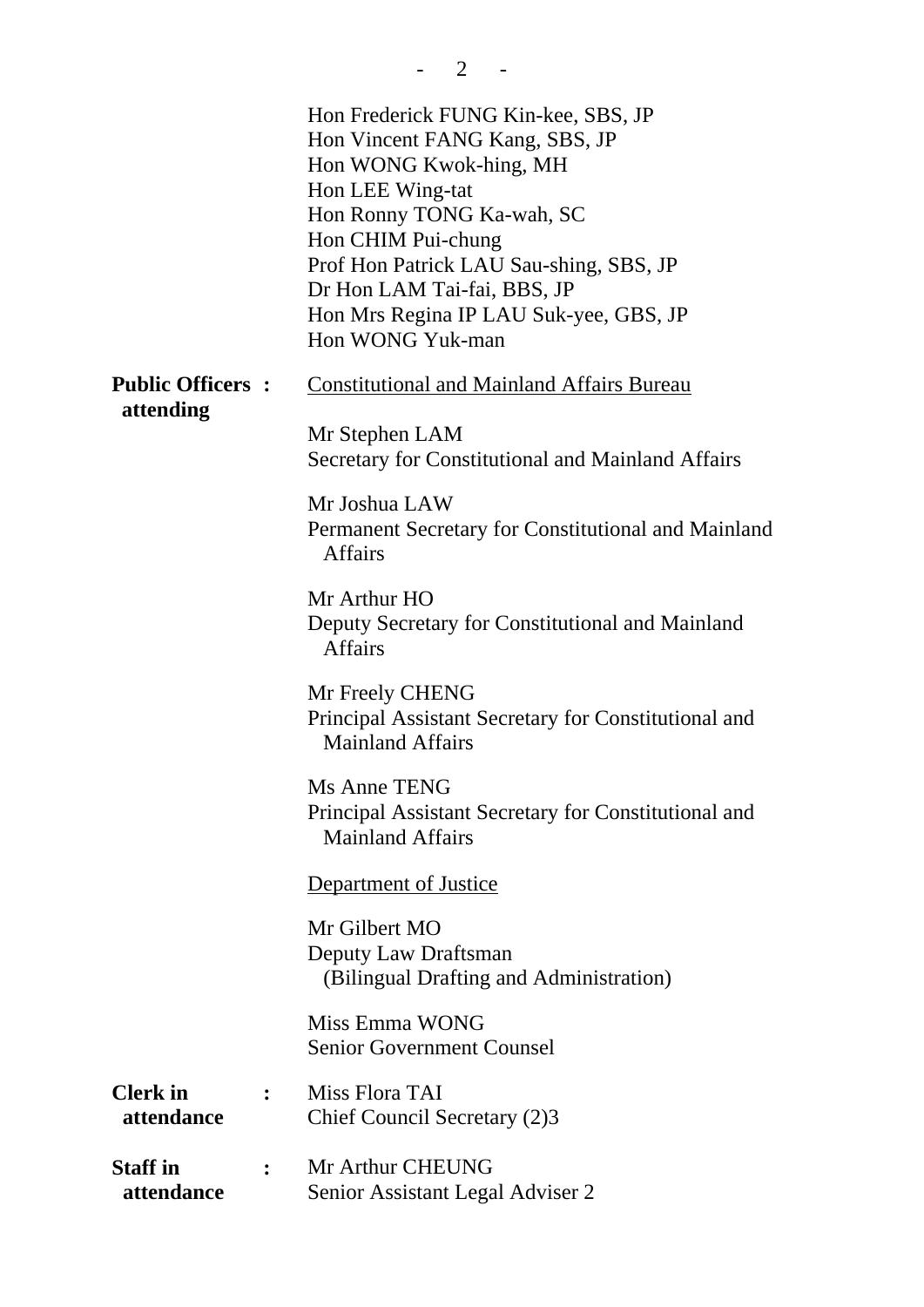Ms Amy YU Senior Council Secretary (2)3

Mrs Fonny TSANG Legislative Assistant (2)3

Action

## **I. Meeting with the Administration**

[LC Paper Nos. CB(2)936/10-11(01) to (03), CB(3)313/10-11 and CB(3)314/10-11]

The Bills Committee deliberated (index of proceedings attached at **Annex**).

2. The Administration was requested to provide information on the number of persons engaged in the agriculture, forestry and fishing industry.

3. Members noted the Administration's intention to resume the Second Reading debates on the Chief Executive Election (Amendment) Bill 2010 and the Legislative Council (Amendment) Bill 2010 at the Council meeting of 2 March 2011.

### **II. Any other business**

Meeting schedule for February 2011

- 4. Members agreed to the following meeting schedule for February 2011
	- (a) 11 February 2011 (Friday) from 10:45 am to 12:45 pm;
	- (b) 11 February 2011 (Friday) from 3:30 pm (or after the Fire Drill to be held immediately after the House Committee meeting scheduled for 2:30 pm, whichever was later) to 6:30 pm;
	- (c) 12 February 2011 (Saturday) from 9:00 am to 12:00 noon; and
	- (d) 14 February 2011 (Monday) from 9:00 am to 1:00 pm.
- 5. There being no other business, the meeting ended at 11:19 am.

Council Business Division 2 Legislative Council Secretariat 17 November 2011

 $3 - 1$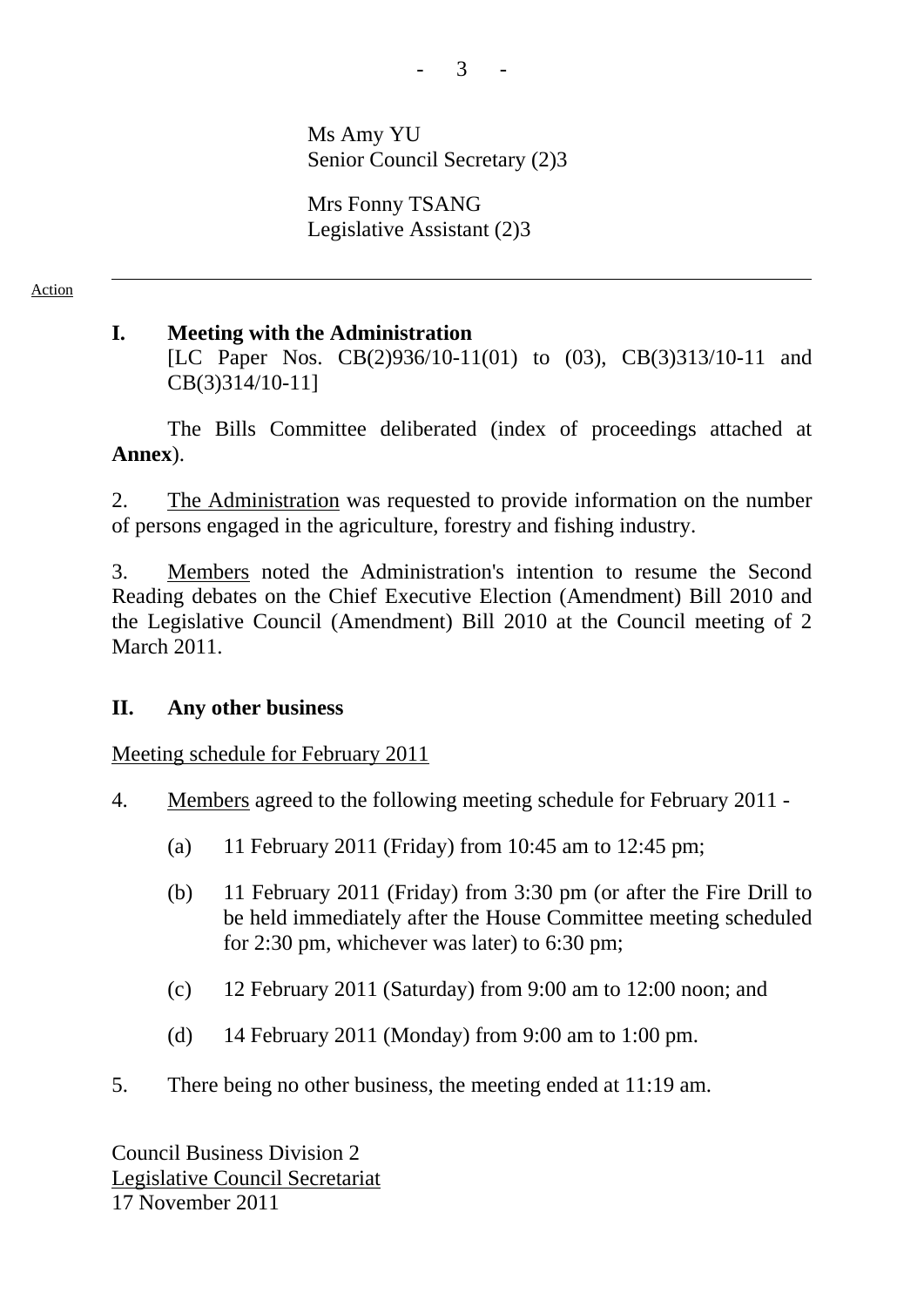## **Proceedings of the ninth meeting of the Bills Committee on Chief Executive Election (Amendment) Bill 2010 and Legislative Council (Amendment) Bill 2010 on Saturday, 29 January 2011, at 9:30 am in the Chamber of the Legislative Council Building**

| <b>Time Marker</b> | Speaker(s)                                                                 | Subject(s)                                                                                                                                                                                                                                                                                                                                                                                                                                                                                                                                                                                                                                                                                                                                                                                                                                   | <b>Action</b> |
|--------------------|----------------------------------------------------------------------------|----------------------------------------------------------------------------------------------------------------------------------------------------------------------------------------------------------------------------------------------------------------------------------------------------------------------------------------------------------------------------------------------------------------------------------------------------------------------------------------------------------------------------------------------------------------------------------------------------------------------------------------------------------------------------------------------------------------------------------------------------------------------------------------------------------------------------------------------|---------------|
| $000429 - 001310$  | Chairman<br>Administration                                                 | Briefing by the Administration on its paper entitled<br>"Voting system of the Chief Executive ("CE")<br>election" [LC Paper No. CB(2)936/10-11(01)]                                                                                                                                                                                                                                                                                                                                                                                                                                                                                                                                                                                                                                                                                          | required      |
| 001311 - 002514    | Dr Margaret NG<br>Administration<br>Mr LEUNG Kwok-hung<br>Mr WONG Kwok-kin | Dr Margaret NG's view that the Administration should<br>set an upper limit of nominations, say at 165<br>subscribers (i.e. 110% of the Administration's<br>proposed nomination threshold), to make the CE<br>election a fair and truly contested one.<br>Mr LEUNG Kwok-hung's view that the practice of<br>publishing the names of subscribers in the Gazette<br>contradicted with the spirit of voting by secret ballot.<br>The Administration responded that -<br>its proposal of maintaining the nomination<br>(a)<br>threshold at one-eighth of the total membership<br>of the Election Committee ("EC") would ensure<br>that there was sufficient competition in the CE<br>election. The Administration did not consider it<br>necessary to impose an upper limit on the<br>number of subscribers to be obtained by a<br>candidate; and |               |
|                    |                                                                            | the arrangement of making public the names of<br>(b)<br>subscribers had been functioning well and was<br>consistent with the principle of fair, just and<br>EC<br>elections.<br>members<br>open<br>made<br>nominations as representatives of their sectors<br>and it was fair and appropriate to make open<br>their nominations.<br>Dr Margaret NG indicated that the Civic Party would<br>propose Committee Stage amendments ("CSAs") to<br>the CE Election (Amendment) Bill 2010 ("CEEB") to<br>set an upper limit of nominations for the CE election.                                                                                                                                                                                                                                                                                     |               |
| 002515 - 002735    | Ms Emily LAU<br>Administration                                             | The Administration's elaboration on the proposed<br>amendments to the voting system of the CE election                                                                                                                                                                                                                                                                                                                                                                                                                                                                                                                                                                                                                                                                                                                                       |               |

#### **Annex**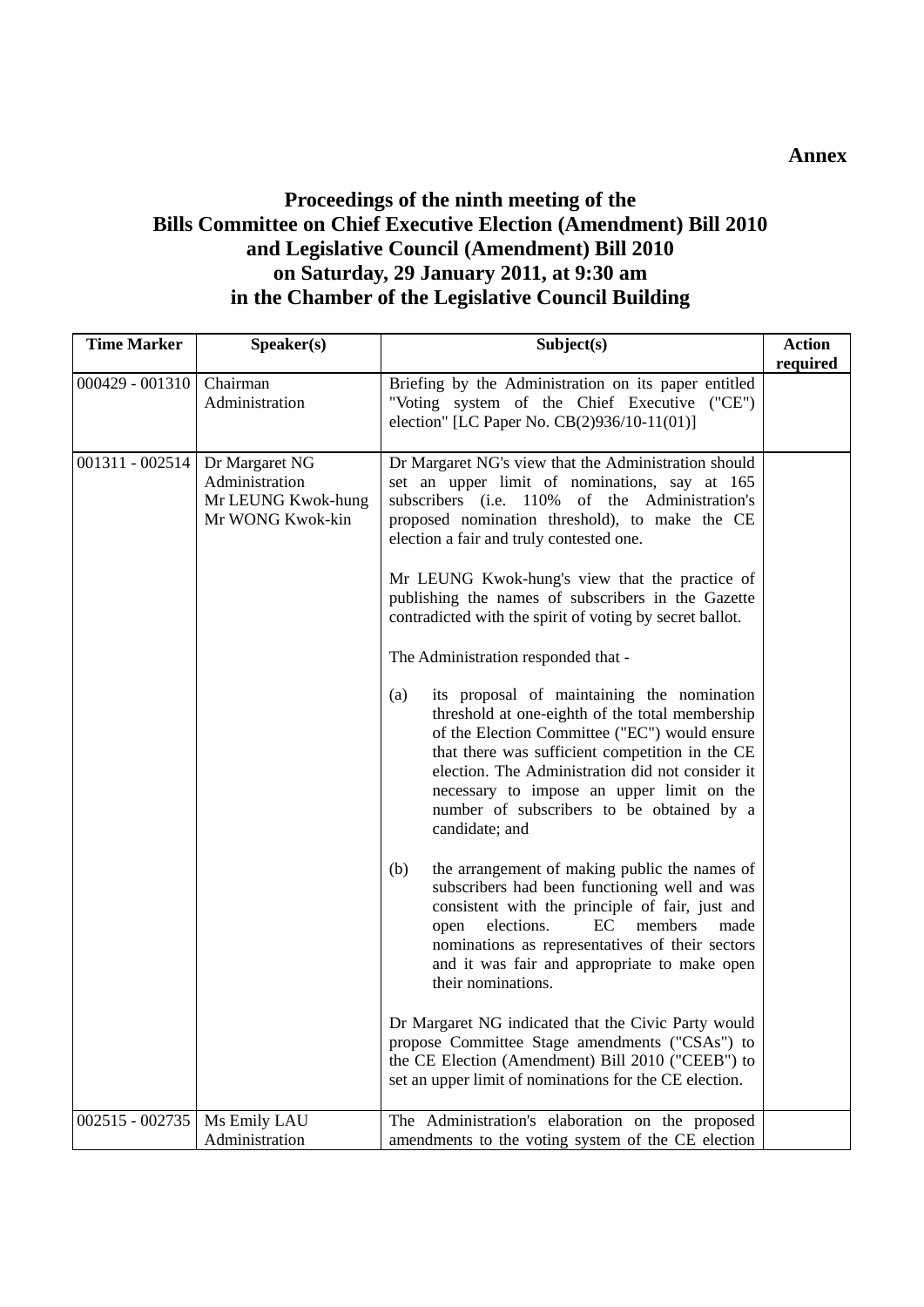| <b>Time Marker</b> | Speaker(s)                                                            | Subject(s)                                                                                                                                                                                                                                                                                                                                                                                                                                                                                                                                                                                                                                                                                                                                                                                            | <b>Action</b><br>required |
|--------------------|-----------------------------------------------------------------------|-------------------------------------------------------------------------------------------------------------------------------------------------------------------------------------------------------------------------------------------------------------------------------------------------------------------------------------------------------------------------------------------------------------------------------------------------------------------------------------------------------------------------------------------------------------------------------------------------------------------------------------------------------------------------------------------------------------------------------------------------------------------------------------------------------|---------------------------|
|                    |                                                                       | set out in paragraph 6 of the Administration's paper<br>[LC Paper No. CB(2)936/10-11(01)]                                                                                                                                                                                                                                                                                                                                                                                                                                                                                                                                                                                                                                                                                                             |                           |
| 002736 - 004004    | Mr Alan LEONG<br>Administration<br>Dr Margaret NG<br>Mrs Sophie LEUNG | Mr Alan LEONG and Dr Margaret NG reiterated the<br>position of Members belonging to the Civic Party that<br>an upper limit of nominations should be set to enable<br>more candidates to participate in the CE election.<br>The Administration responded that it was feasible for<br>more than one candidate to secure the support of 150<br>EC members and the CE election in 2012 was<br>expected to be a contested one.<br>Dr Margaret NG reiterated that Members belonging to<br>the Civic Party did not agree with the Administration's<br>proposal of allocating the additional EC seats<br>according to the existing distribution of seats among<br>the EC subsectors. They were of the view that the<br>seats should be allocated on the basis of the electorate<br>base of the EC subsectors. |                           |
| $004005 - 004415$  | Administration                                                        | Briefing by the Administration on its paper entitled<br>"Composition of District Council (Second) Functional<br>Constituency" [LC Paper No. CB(2)936/10-11(02)]                                                                                                                                                                                                                                                                                                                                                                                                                                                                                                                                                                                                                                       |                           |
| 004416 - 005109    | Dr Margaret NG<br>Administration                                      | Dr Margaret NG reiterated her view that the<br>Administration's proposal for allowing<br>persons<br>registered or eligible to be registered as electors of<br>traditional functional constituencies ("FCs") the option<br>to choose to register in the new District Council<br>("DC") FC was inconsistent with the original policy<br>intention in respect of the voting right of the new DC<br>FC.<br>Dr Margaret NG indicated that Members belonging to                                                                                                                                                                                                                                                                                                                                             |                           |
|                    |                                                                       | the Civic Party would move CSAs to the LegCo<br>(Amendment) Bill ("LCB") to enlarge the eligibility<br>for candidature and extend the nomination right to all<br>DC electors in respect of the new DC FC election.                                                                                                                                                                                                                                                                                                                                                                                                                                                                                                                                                                                    |                           |
|                    |                                                                       | The Administration responded that -<br>the Administration considered that as a matter<br>(a)<br>of principle, persons registered or eligible to be<br>registered as electors of traditional FCs should<br>be given the choice to opt to register in the<br>traditional FCs or the new DC FC;                                                                                                                                                                                                                                                                                                                                                                                                                                                                                                          |                           |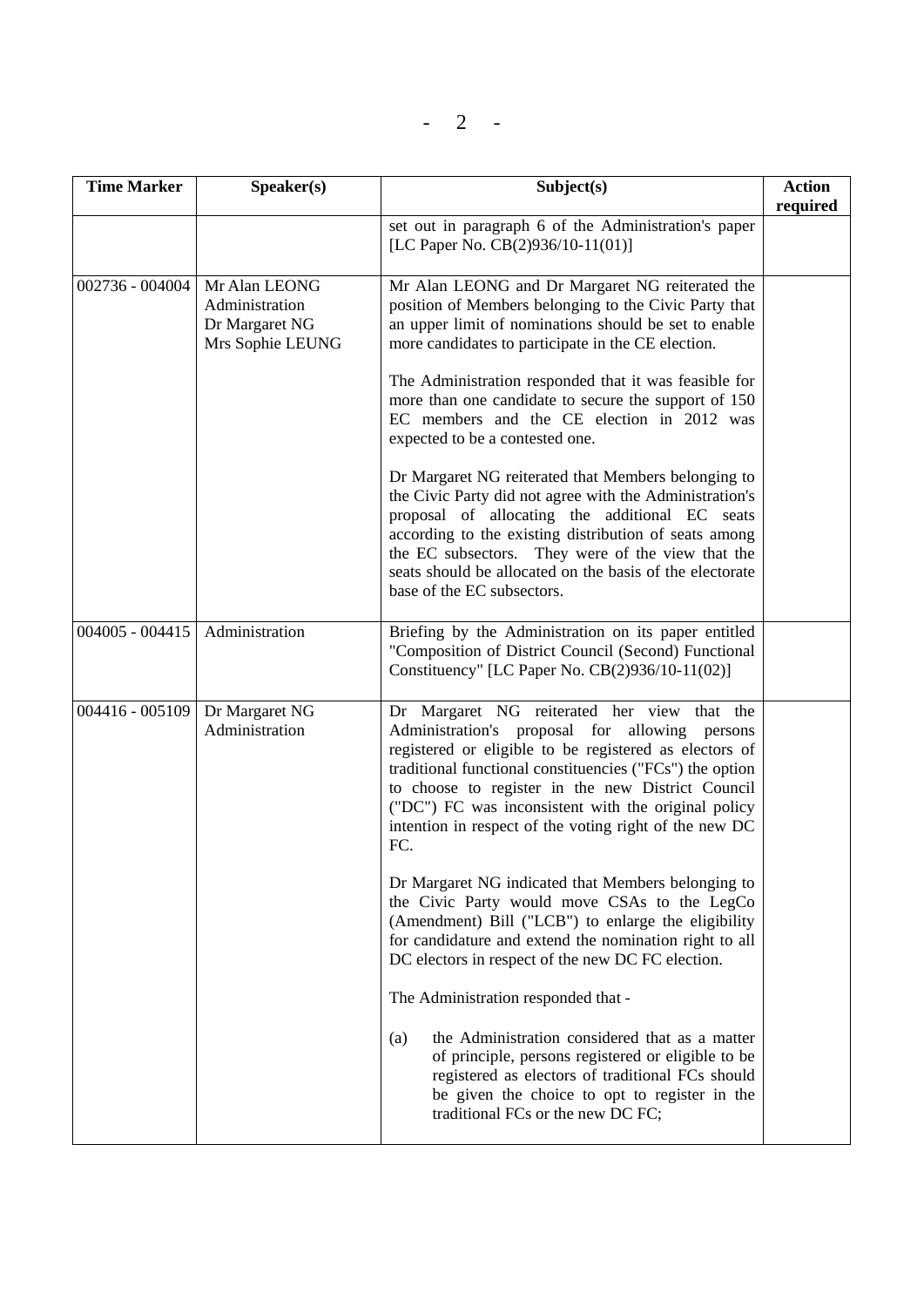$- 3 -$ 

| <b>Time Marker</b> | Speaker(s)                           | Subject(s)                                                                                                                                                                                                                                                                                                                                                                                                                                                                                                                                                                                                                                                                                                                                                                                                                                                                                                                                      | <b>Action</b><br>required |
|--------------------|--------------------------------------|-------------------------------------------------------------------------------------------------------------------------------------------------------------------------------------------------------------------------------------------------------------------------------------------------------------------------------------------------------------------------------------------------------------------------------------------------------------------------------------------------------------------------------------------------------------------------------------------------------------------------------------------------------------------------------------------------------------------------------------------------------------------------------------------------------------------------------------------------------------------------------------------------------------------------------------------------|---------------------------|
|                    |                                      | the Administration's proposal was consistent<br>(b)<br>with the policy intent of giving two votes in the<br>LegCo elections to the 3.2 million registered<br>voters who currently did not have the right to<br>vote in the traditional FCs; and<br>(c)<br>the democratic elements in the proposed new<br>DC FC election method were very clear as only<br>elected DC members would be eligible to<br>nominate and be nominated as a candidate and<br>candidates would be elected by a large<br>electorate base of over 3.2 million registered<br>voters.                                                                                                                                                                                                                                                                                                                                                                                        |                           |
| 005110 - 005719    | Mr WONG Kwok-kin<br>Administration   | Mr WONG Kwok-kin indicated that Members<br>belonging to the Federation of Trade Unions would<br>consider moving CSAs to LCB to enlarge the<br>eligibility for candidature for the new DC FC seats to<br>persons who had served as elected DC members in the<br>past on the basis of the following considerations -<br>the proposed eligibility in LCB would hinder<br>(a)<br>quality and well-experienced candidates from<br>participating in the new DC FC election;<br>it was unfair to these candidates if they were<br>(b)<br>required to participate in DC elections with<br>smaller constituency areas<br>much<br>before<br>standing for the new DC FC election; and<br>it was also unfair to the community of the DC<br>(c)<br>constituency areas concerned as the primary<br>purpose of the elected DC members concerned<br>was to stand for the new DC FC election rather<br>than to serve the community of the relevant<br>districts. |                           |
| 005720 - 005938    | Dr Margaret NG<br>Administration     | Dr Margaret NG's view that the Administration's<br>proposals had not enhanced the democratic elements<br>of LegCo as no changes had been made to the<br>traditional FCs and the ratio of Members returned by<br>FCs. As such, the Administration could continue to<br>manipulate and control the Legislature through the FC<br>system.                                                                                                                                                                                                                                                                                                                                                                                                                                                                                                                                                                                                          |                           |
| 005939 - 010252    | Mr CHEUNG Hok-ming<br>Administration | Mr CHEUNG Hok-ming's view that the 27 ex-officio<br>DC members should also be eligible to stand for<br>election in the new DC FC election as they were<br>returned through village elections and had public<br>mandate.                                                                                                                                                                                                                                                                                                                                                                                                                                                                                                                                                                                                                                                                                                                         |                           |